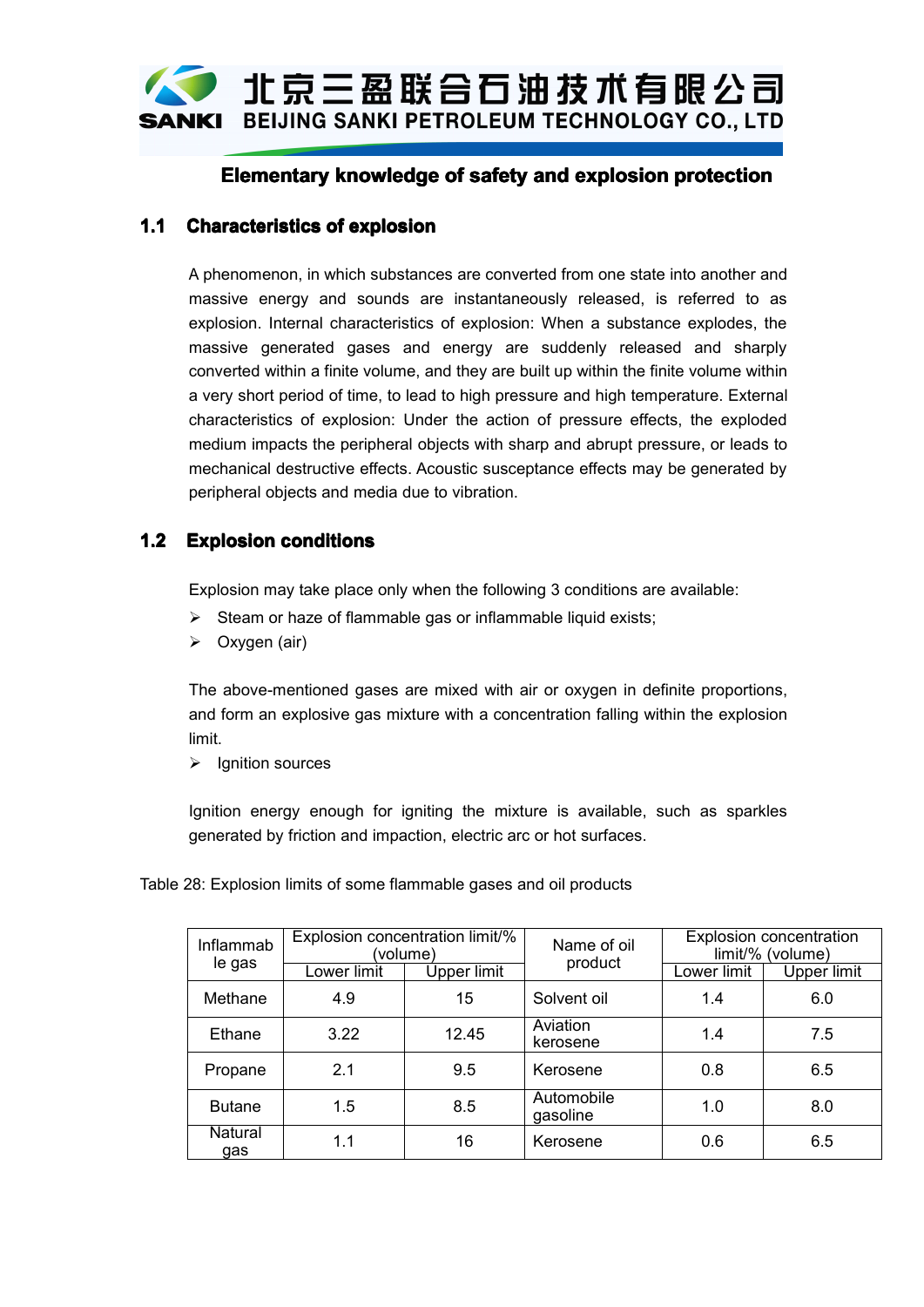'北京三盈联合石油技术有限公司 BEIJING SANKI PETROLEUM TECHNOLOGY CO., LTD

## **1.3 Explosion protection measures measures measuresmeasures**

The coexisting of three essential conditions preventing the chemical explosion of flammable substances is the elementary theory of explosion protection and the

essence of all technical measures taken to prevent chemical explosion of flammable substances. The bottom-most thinking is to replace the flammable substance or oxygen with non flammable substances, or reduce their quantity in so far as possible such that they cannot form explosive mixture. The hazard area shall be additionally ventilated by setting up blowers or applying some architectural changes.

Measures:

- $\triangleright$  Reduce the concentration of explosive substances by additional ventilation
- $\triangleright$  Use casings full of inert substances
- $\triangleright$  Take detection measures such that an alarm may be given in time once the specified range is exceeded, and the system may be cut off.
- $\triangleright$  As per the grades of explosion hazard areas and grades and grouping of explosion gas mixture, adopt electrical equipment of corresponding types, or adopt electrical equipment the corresponding items of which are higher than those mentioned above.

### **1.4 Division of explosion explosionhazard areas**

Division of gas-explosion hazard areas

Grade-0 area (abbreviated as "area 0"): It refers to an environment where explosive gas mixture may occur continuously or chronically, or occur frequently for <sup>a</sup> spell under normal condition.

Grade-1 area (abbreviated as "area 1"): It refers to an environment where explosive gas mixture may occur periodically or occasionally under normal condition

Grade-2 area (abbreviated as "area 2"): It refers to an environment where explosive gas mixture may not occur under normal condition, or only occur for <sup>a</sup> spell.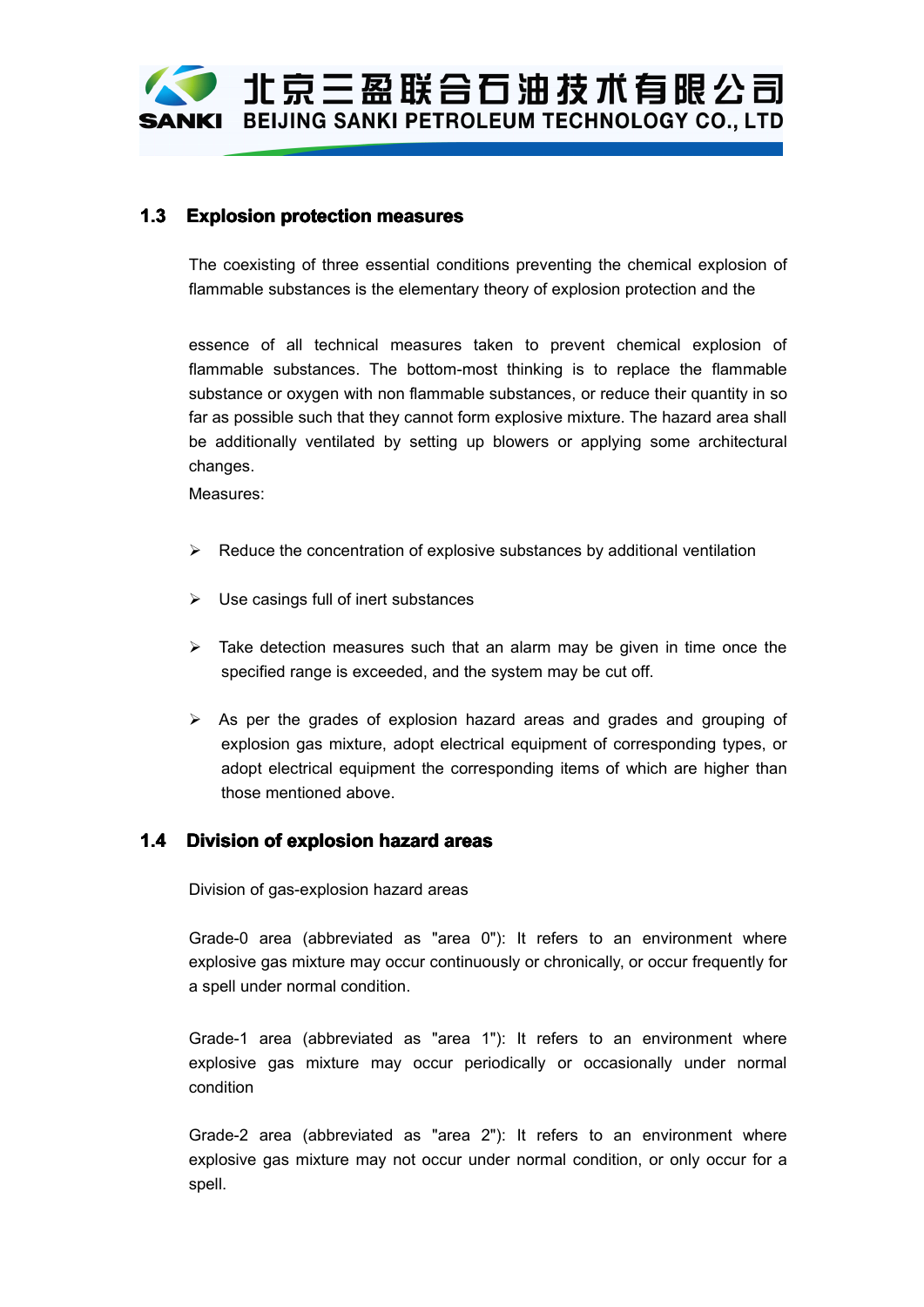'北京三盈联合石油技术有限公司 BEIJING SANKI PETROLEUM TECHNOLOGY CO., LTD SANKI

## **1.5 Explosionproof Explosionproof ExplosionproofExplosionproofelectrical electrical equipement equipement**

 $\triangleright$  Types of explosion protection

Isolation type (Ex d): An explosion isolation casing is adopted to envelope the components, and the casing may withstand the internal explosion pressure and prevent the flames from spreading outward.

Increased safety type (Ex e): No electric arcs, sparkles or high temperature, which may ignite the explosive mixture, occur under normal operating conditions, and some suitable structural measures may be taken so as to improve its safety.

Intrinsic safe type (Ex i): No sparkles or heating effects generated in normal operation or faulty state under standard experiment conditions may ignite the explosive mixture (Ex i) .

Pressurized type (Ex p): A casing, which may maintain the pressure of non-explosion gas inside electrical equipment at <sup>a</sup> level higher than that of the peripheral explosive gas, is adopted so as to prevent the external explosion gas from entering into the casing.

Oil immersed type (Ex o): It indicates that all or some live parts are immersed in oil such that it cannot ignite the explosive mixture above the oil level or around the casing.

Sand filled type  $(Ex q)$ : The casing is filled with non-inflammable particulate material, such that the electric arcs and sparkles generated inside the casing, and the superheating temperature of casing walls or surfaces of particulate material cannot ignite the explosive mixture around the casing.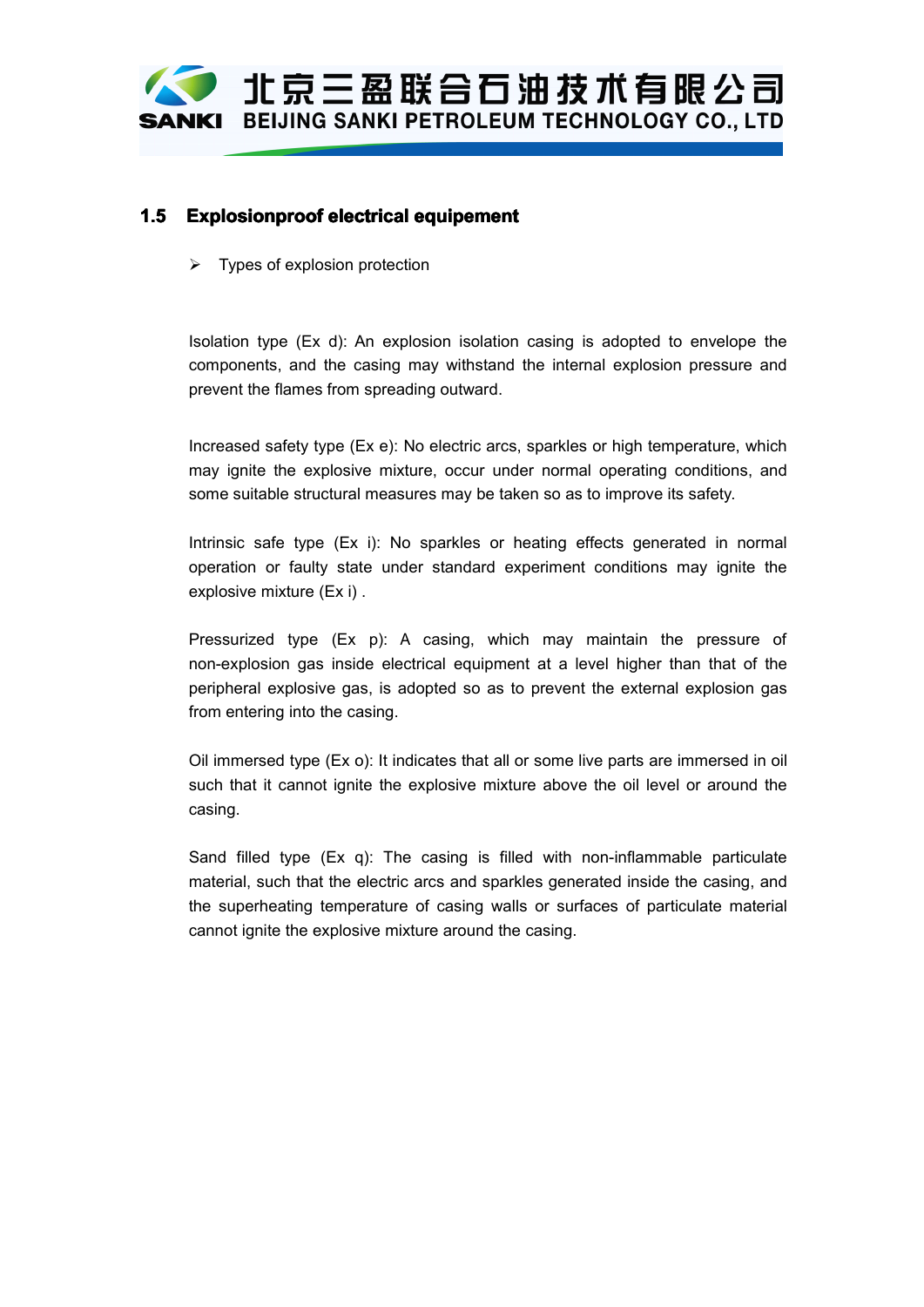







Warning type **Increased safety type** Intrinsic safe type



Fig. 9.5 Simplified diagram of the types of explosion protection

## **1.6 Basic principle principle of division of hazard areas of gas station**

 $\triangleright$  Basic principles of classification of hazard areas

The grades of explosion hazard areas shall be defined as per the current national standard *GB50058 Design specifications for electrical installations in environment with explosion and fire hazards*. The division of hazardous areas shall be performed as per the principle of "Distinguish the hazard sources, conduct detailed global analysis, and perform division rationally", such that the locations with hidden explosion hazards or potential hazards may be authentically rated as hazardous area, and the locations whose hazard level may be reduced by measures may be rated as low-level hazard areas or safety areas. Since gasoline is <sup>a</sup> type of inflammable liquid, and its vapor may be mixed with air and the mixture may easily develop into explosive gas mixture that falls within type-II explosive mixture; therefore, the filling stations shall be rated as environmental explosive-gas hazard areas. As per GB50058-92, the explosive-gas environment of gas stations shall be zoned in accordance with the occurrence frequency and duration time of explosive gas mixture.

Area 0: It refers to <sup>a</sup> type of environment where explosive gas mixture occurs continuously or chronically. For example, inside the fixed-type storage tanks that are presently adopted by most of the gas stations, the space not filled up with inert gas above the inside-tank liquid surface may be rated as area 0;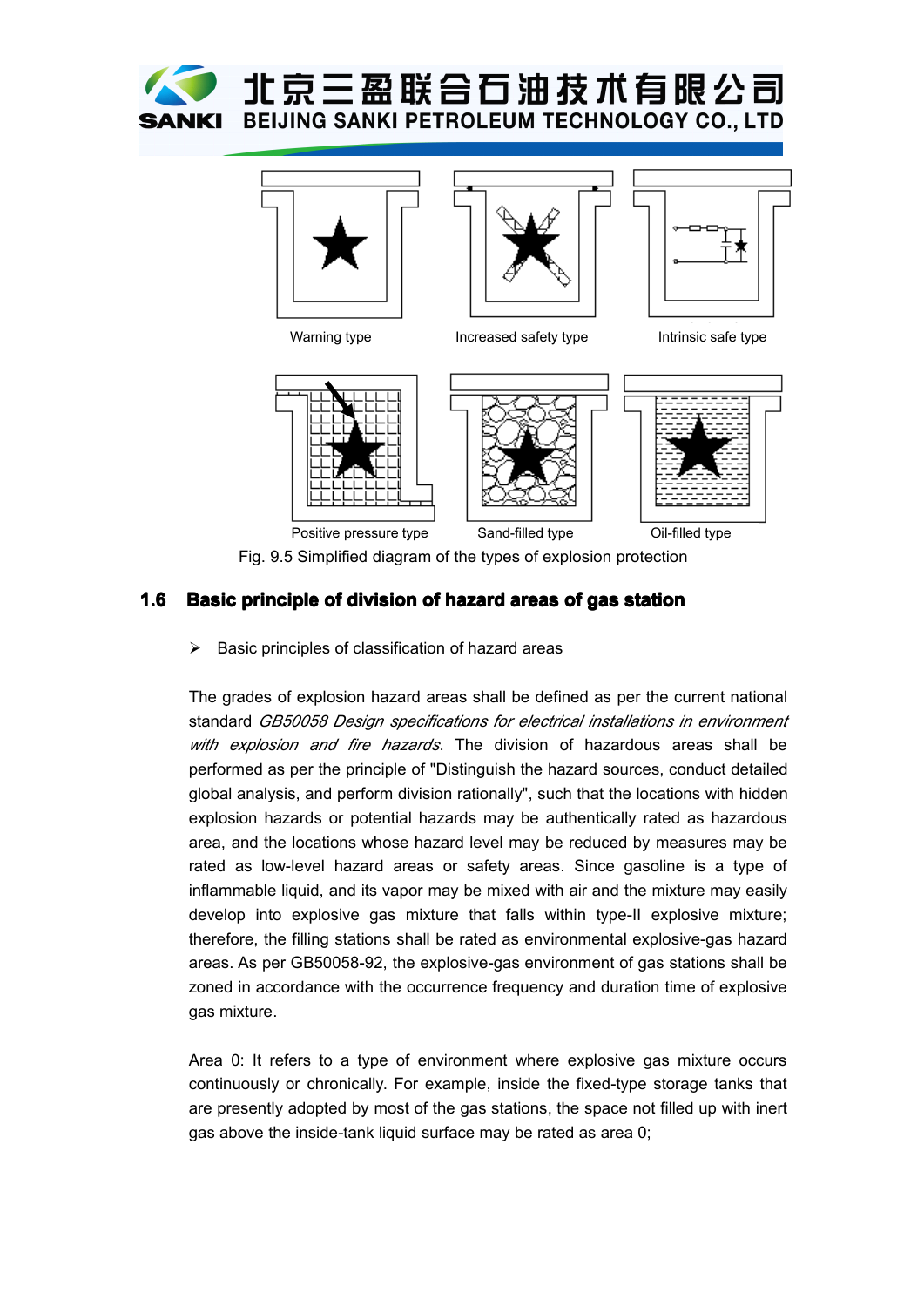

Area 1: It refers to <sup>a</sup> type of environment where explosive gas mixture occur possibly during normal operation, such as the locations where flammable substances may possibly leak due to product drawing-off or capopening/closing when necessary during normal operation, for instance a space (of 1.5m in radius) around the exhaust outlet of <sup>a</sup> tank centering round the vent;

Area 2: It refers to an environment where explosive gas mixture may impossibly occur under normal condition, or only occur for <sup>a</sup> spell, such as the locations where flammable substances may possibly leak due to erosion and aging etc.

 $\triangleright$  Principle of releaase source grading and division of ventilation types:

The release sources shall be divided into 3 grades as per the release frequency, duration time and quantities of inflammable substances, namely, the continuous release sources, grade-1 release sources and grade-2 release sources.

Continuous release source: It refers to the release sources that are estimated to have chronicle release or short-time frequent release, including the space between inflammable liquid surface and tank deck inside <sup>a</sup> fixed-roof storage tank. The surface of inflammable liquid directly exposed to the atmosphere of oil-water separator, and the open vent holes and other ports that frequently or chronically release inflammable liquid into the atmosphere.

Grade-1 release sources: It refers to the release sources estimated to conduct occasional release during normal operation (the sealed positions of pumps, compressors and valves that may release inflammable substances during normal operation, drainage systems that are installed on vessels containing inflammable fluid and may release inflammable substances to the atmosphere, and sampling points that may release inflammable substance to the atmosphere during normal operation).

Grade-2 release sources: It refers to the release sources that may not conduct release under normal operation, or only conduct occasional short-time release (sealing positions of pumps, compressors and valves that may not release inflammable substances during normal operation), flanges, junction pieces and conduit joints that may not emit released substances during normal operation, relief valves, vent holes and other orifices that may not release substances into the atmosphere during normal operation, and sampling points that may not release inflammable substances to the atmosphere during normal operation.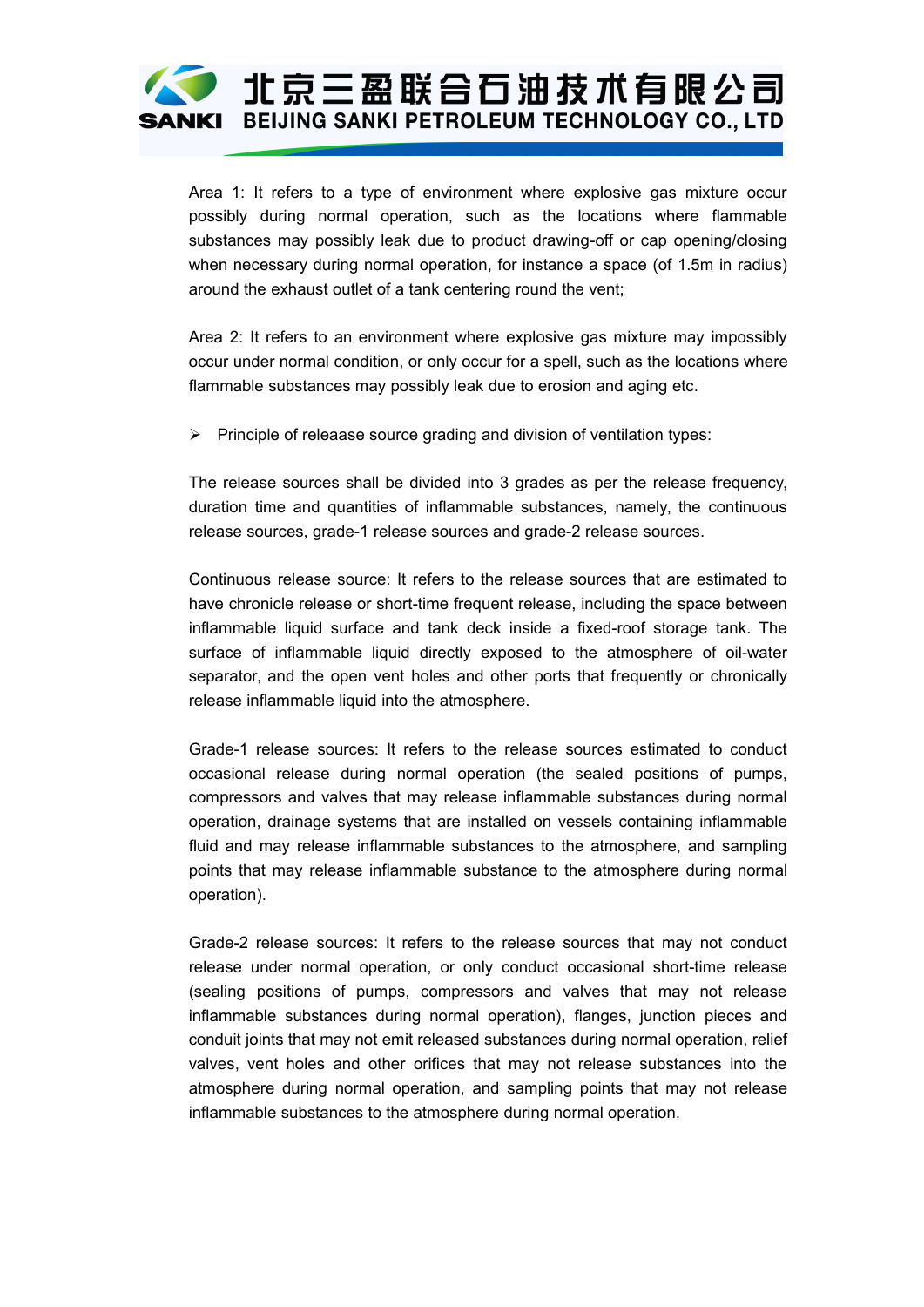# 1 北京三盈联合石油技术有限公司 BEIJING SANKI PETROLEUM TECHNOLOGY CO., LTD

There may be release sources provided with the characteristics of two (2) or three (3) of the three (3) grades i.e. continuous release source, grade-1 release source and grade-2 release source at some sites, and they may be referred to as multistage release sources.

The root factors for determining the types of hazard areas are exactly to distinguish the release sources and determine the grades of release sources. The division of hazard areas of explosive gas environment shall be determined as per the grades of release sources and the draft conditions, and shall conform to the following provisions:

Firstly, divide the areas as per the levels of release sources:

The areas where continuous release source exists may be rated as area 0;

The areas where grade-1 release source exists may be rated as area 1;

The areas where grade-2 release source exists may be rated as area 2.

Secondly, adjust the area division as per draft conditions:

- (1) When the site is well-ventilated, the grade of explosive hazard area shall be lowered. When the site is poorly ventilated, the grade of explosive hazard area shall be raised.
- (2) When local mechanical ventilation is more effective on reducing the concentration of explosive gas mixture than natural ventilation and general mechanical ventilation, local ventilation may be adopted to lower the grades of explosion hazard areas.
- (3) For the obstacles, potholes and corner pockets, the grades of explosion hazard area shall be locally raised.
- (4) Obstacles such as dyke or wall may be used to restrict the diffusion of explosive gas mixture heavier than air to reduce the range of explosion hazard areas.
- $\triangleright$  Possible release sources of gas stations

The places or locations where substances capable of forming explosive mixture may be released are referred to as release sources.

Before analysis is conducted, we shall learn about the overall layout of <sup>a</sup> gas station. In other words, the layout chart of gas station building, facilities and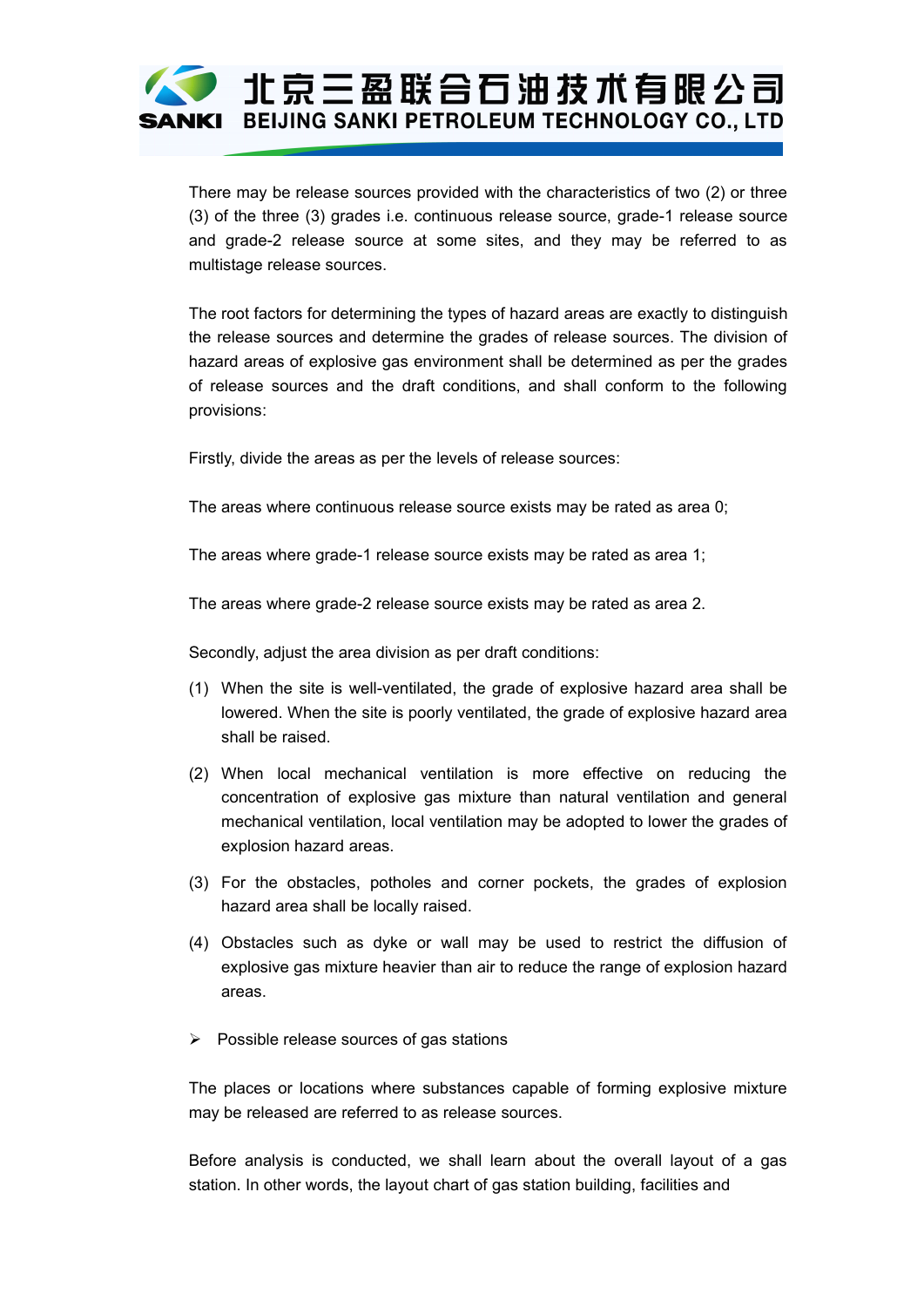

peripheral facilities shall be surveyed and mapped first. Presently, most gas stations are composed of underground horizontal storage tanks, gasoline filling islands (fuel dispensers), oil unloading yard and station building (power distribution room, office rooms etc.). The fueling system is composed of fuel tanks, fuel dispensers and fuel pipelines. Therefore, mainly three facilities of <sup>a</sup> gas station may give rise to release sources, namely filling tank (including oil filling opening), fuel dispensers and fuel pipelines (including gate valves etc.).

(1) Possible release sources of filling tank

Presently, most gas stations are equipped with underground horizontal fixed-type storage tanks the possible release sources of which include: manhole seal, exhaust outlet (guided to atmosphere at <sup>a</sup> height higher than 4m), oil inlet (led to oil unloading yard through steel pipe) and oil outlet (led to delivery port of fuel dispenser through steel pipe). Relative specific gravity of fuel vapor and air is greater than 2.5, and the fuel vapor may easily be built up on the ground and may be diffused from relatively a low place to quite distant places. Therefore, the division of hazard areas of inflammable substance (heavier than air) storage tanks and buried gasoline storage tanks shall conform to the following provisions.

- ① The space above in-tank oil surface may be rated as area 0.
- ② For the inner space of manhole (valve) pit, the spherical space of 1.5m (0.75m) in radius centered on the breather pipe orifice and the spherical space of 0.5m in radius centered on the sealed oil unloading port shall be rated as area 1.
- ③ The cylindrical space 1m above the ground surface and less than 1.5maway from the external rim of the manhole (valve) pit, the spherical space of 3m(2m) in radius centered on the breather pipe orifice, and the spherical space (extending to the ground surface) of 1.5m in radius centered on the sealed oil unloading port shall be rated as area 2.
- ④ (Note: For the explosion hazard areas of breather pipe of gasoline tank equipped with oil-unloading vapor recovery system, the bracketed figures shall be adopted)
- ⑤ If the periphery of storage tanks is provided with <sup>a</sup> border dike, the range ranging from outer wall of storage tanks to the border dike and with <sup>a</sup> height equal to the dike top height shall be rated as area 2.
- ⑥ Oil unloading yard: The space of 1.5m in radius centered on the oil filling opening of fuel tank (oil unloading port of tank truck) shall be rated as area 1.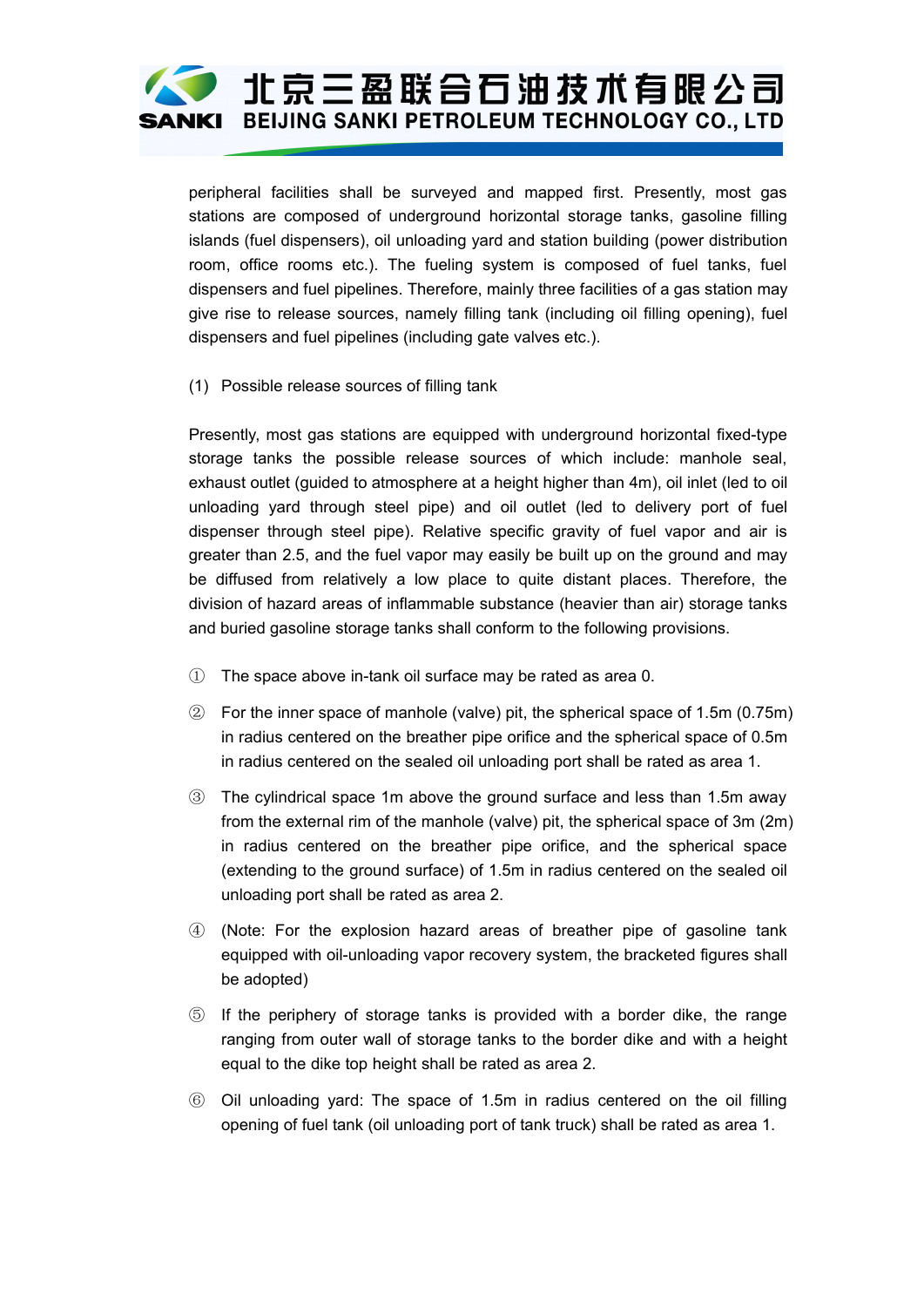



Fig. 9.6.1 Division of explosion hazard zones of underground horizontal tank



Fig. 9.6.2 Division of explosion hazard zones of fuel dispenser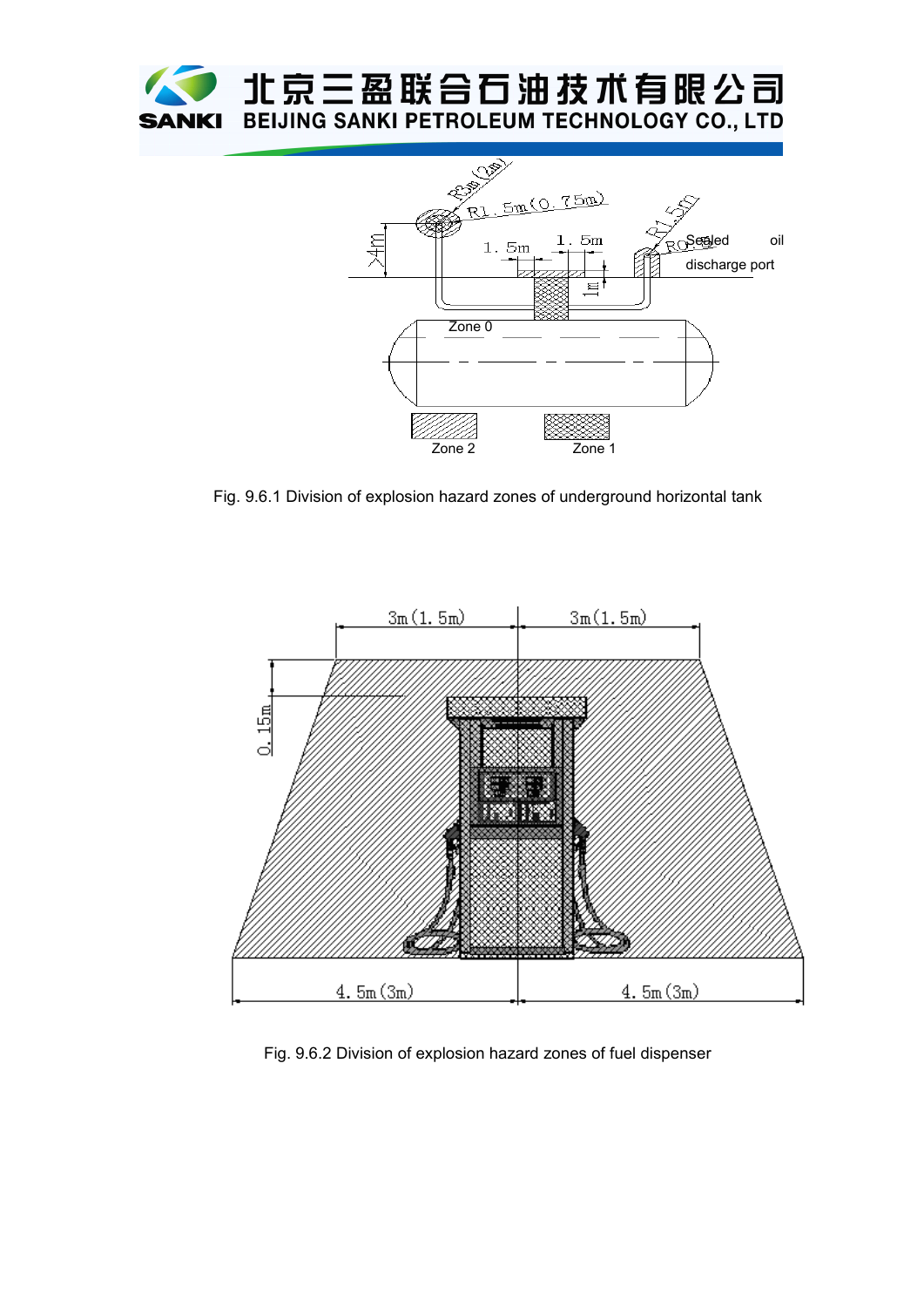

#### (2) Possible release sources of fuel dispensers

Fuel may possibly leak from <sup>a</sup> fuel dispenser either under normal operating conditions (including fueling waiting state) or in fault status. Major positions where leakage may possibly occur and the causes are listed below:

### ① During normal operation

As shown by the operating principle of <sup>a</sup> fuel dispenser, the oil-gas separator may implement continuous venting and release fuel vapor when the dispenser works in its fueling state. The liquid oil accumulated to <sup>a</sup> definite amount inside the oil-gas separator may return to the low-pressure chamber when the oil drain valve float inside the normal-pressure chamber floats up. However, liquid oil inside the normal-pressure chamber may be subjected to outward venting due to spontaneous evaporation exactly during that period of time. When the dispenser is conducting fueling, oil-gas may be released from the oil-supply head due to nozzle fueling; when fueling is over, residual fuel inside the nozzle may be subjected to spontaneous evaporation, and the residual fuel inside the hose may leak through the nozzle mouth.

#### ② Fault status

The joint packing of oil suction pipe and lower flange is untight; the sealing

elements of pump or oil-gas separator are aged; bearing sleeves of oil pumps or flow meters are worn, or reinforced seal is worn; built-in fuel transfer line is broken due to erosion or vibration; oil-gas separator is faulty and oil flows out of vent-pipe; oil leaks from the commissure of the mechanical parts; and oil leakage occurs because the nozzle cannot be self-sealed.

As per the above analysis, the interior release sources of <sup>a</sup> fuel dispenser are determined as follows:

#### Continuous-grade release source: nil

Grade-1 release sources: exhaust outlet of oil-gas separator and oil filling opening of nozzle, which are chronically opened in fueling state;

Grade-2 release sources: the sealed positions, commissures and pipeline adapting/connecting positions of fuel dispenser pump, oil-gas separator, flow meter, solenoid valve, sight glass and bellows oil inlet, which are estimated not to release fuel in non-fueling state.